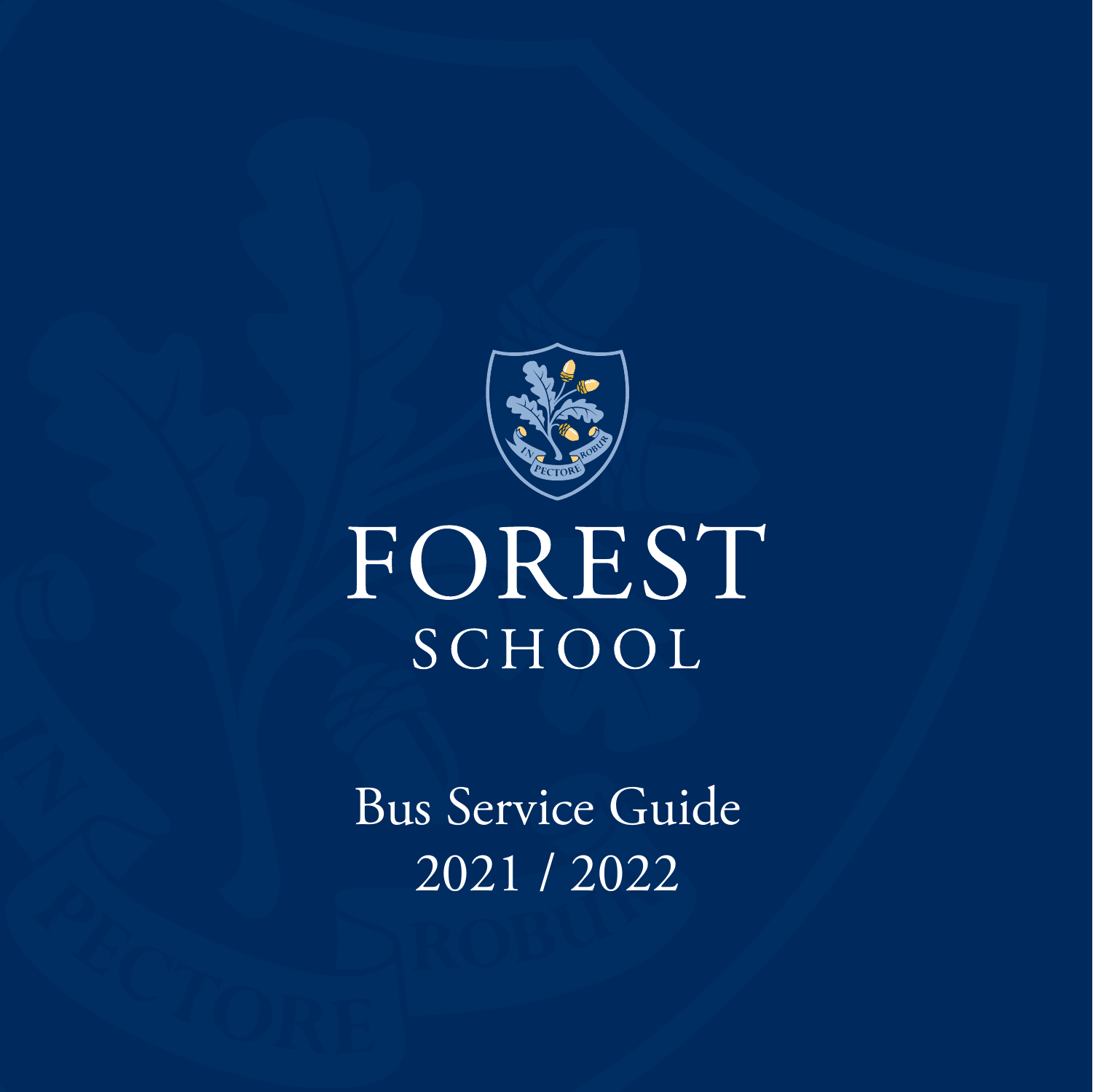# Introduction

Forest School sits on the edge of Epping Forest in North East London. Pupils are drawn from central, north and east London, as well as villages and towns in Essex.

While we understand that some families prefer to drop their children at school, local roads and restrictions imposed through the controlled parking zone system result in thoroughfares leading to the School becoming very congested. In addition, there are limited parking and drop-off facilities. Therefore, where possible, we encourage parents to use alternatives.

To facilitate access to the School, Forest provides a bus service that reaches into Essex and the residential heartlands of east, central and north London covering ten routes, Monday to Friday, during each term. Over 250 Forest pupils use the daily home to school bus service. As well as providing pupils with secure transport, the service supports the School's commitment to a cleaner environment by actively reducing the number of cars travelling to and from the School each day, easing congestion and improving air quality around the site.

Where possible, pupils are also encouraged to use the local TfL buses/tube, to walk or cycle.

# Routes

An overview of the current routes is set out in the map below. Detailed timetables showing all available stops and pick up times for each of the routes can be found on the School's dedicated transport site: [www.ridekura.com/forest-school](http://www.ridekura.com/forest-school). While the aim is to adhere to scheduled timings as closely as possible, these may be disrupted due to unavoidable circumstances such as roadworks or heavy traffic at peak times.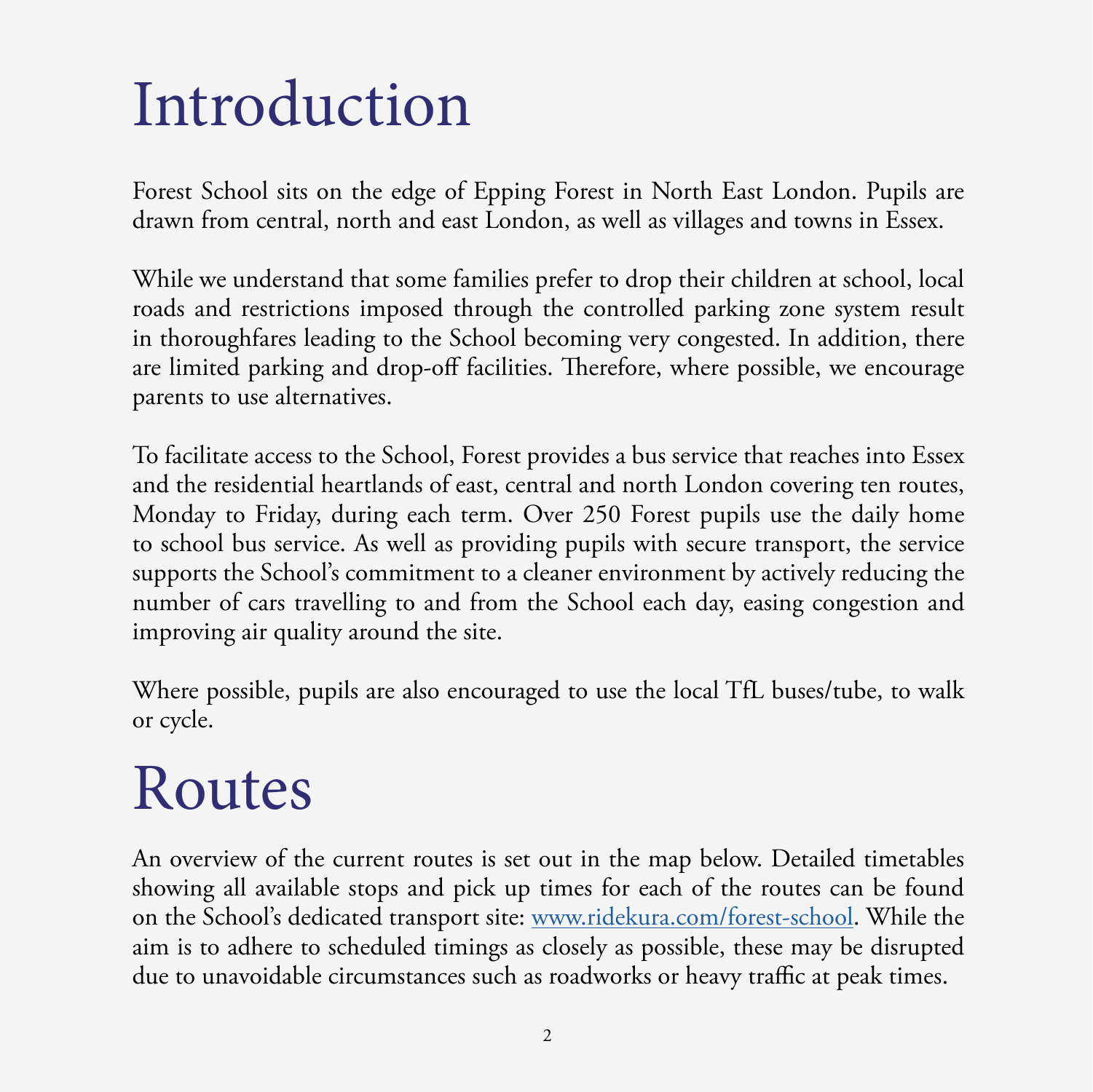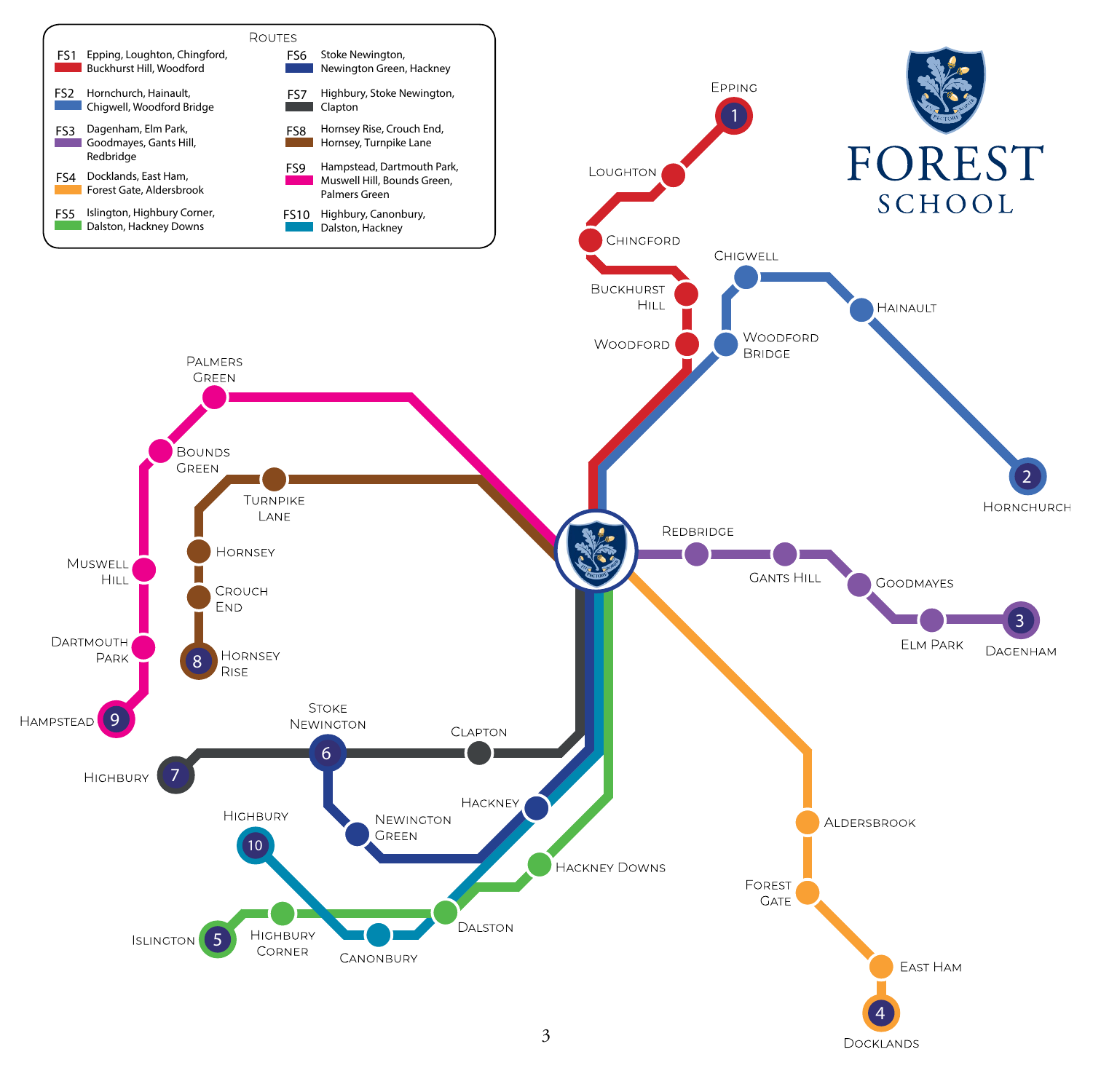# Other Information

## **Eligibility**

Children must be in Year 3 and above to use the bus service. Prep School children are escorted to the buses each afternoon, but make their own way, with other pupils, into School from the bus in the mornings.

### **Bus operators**

Forest School partners with a transport management company, Kura, which procures services from a range of operators best suited for the routes offered by the School.

Kura has an experienced team in its Control Centre which tracks all buses during live service, ensuring the location of each vehicle is always known. In addition, the team is available by phone from 06:30 each morning if parents have queries about specific routes; the line is also covered until 19:00 each evening.

#### **Kura control centre number: 01753 907 950**

## **Bus tracking**

Parents will have access to the **Kura App**, a free tracking app, which shows the vehicle on which pupils are registered to travel.

It also provides notifications, direct from the Kura team, to parents' mobiles when delays of 10 minutes or more occur.

### **Safety and compliance**

- As a condition of their contracts, all drivers have enhanced DBS clearance
- All vehicles are operated and maintained under current legislation
- All buses/drivers are equipped with the appropriate technology to keep them in touch with the Kura control centre
- Where possible, regular drivers are used on the routes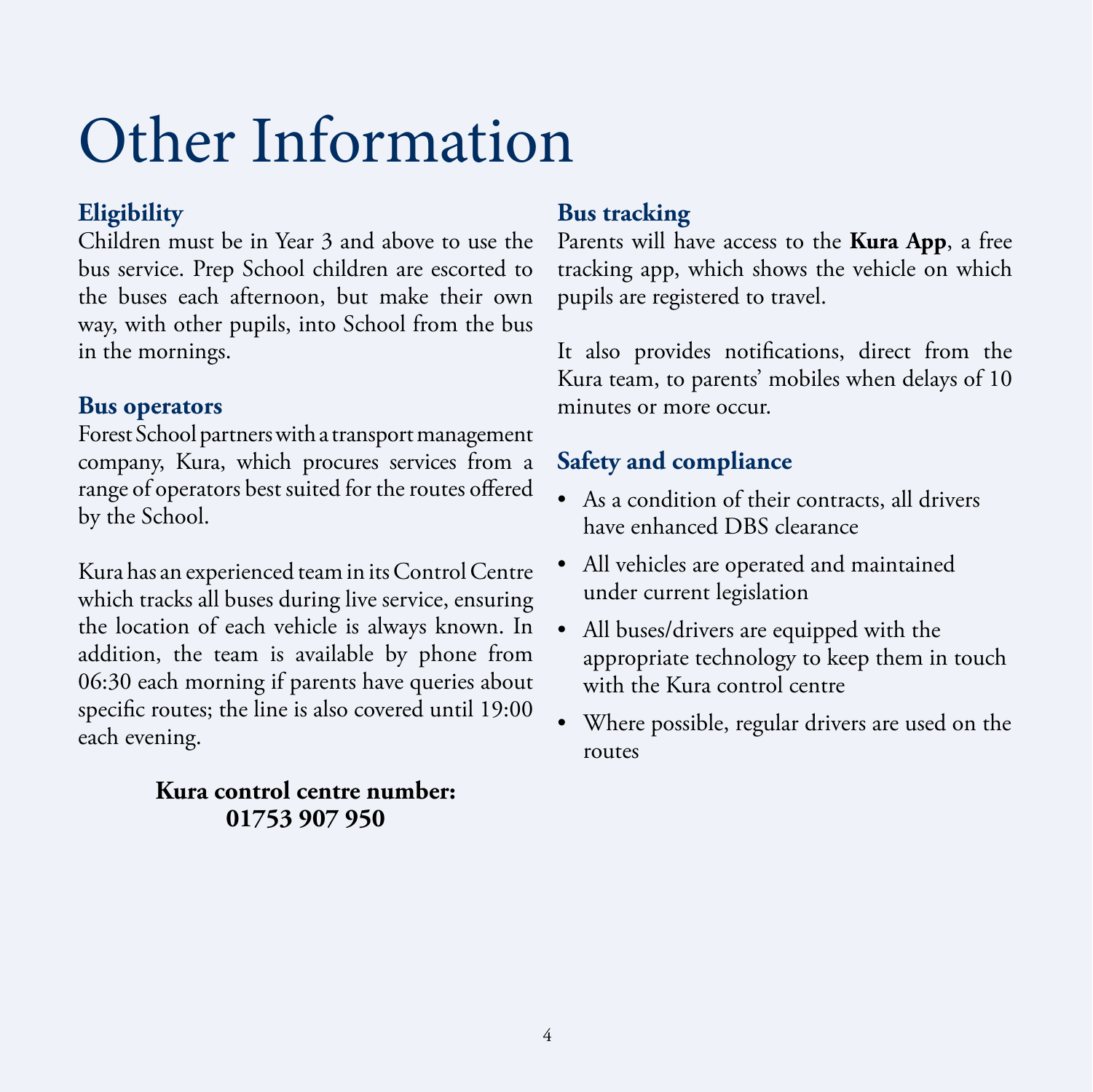#### **Application for travel**

Parents *must* make a formal application for their child to use the service, whether or not that have used the service previously, using the **Kura app.**  Details of bookings for the previous school year will have been deleted.





The **Kura app** can be downloaded from either the Google Play Store or Apple's App Store *(links above)*. Details about how to make bookings using the app can be found on the School's dedicated transport site: [www.ridekura.com/forest-school](http://www.ridekura.com/forest-school) You will receive a link code by email, from Kura, in order to activate your secure account.

#### **Amendments or cancellation**

Any amendments to pupils' journeys should be made directly via the **Kura App**.

To cancel use of the service completely parents should email: [forestschool@ridekura.com](mailto:forestschool%40ridekura.com?subject=Cancellation%20of%20School%20Bus%20Service) and [schoolbus@forest.org.uk,](mailto:schoolbus%40forest.org.uk?subject=Cancellation%20of%20School%20Bus%20Service) giving notice of at least a half term.

#### **Charges**

Forest operates three charge bands depending on the pick-up/drop off location. Charges are based on a single, one-way journey. For 2021/22 the charges are:

| <b>Charge Band 1</b> | £3.60 |
|----------------------|-------|
| <b>Charge Band 2</b> | £4.50 |
| <b>Charge Band 3</b> | £5.20 |

#### **Contact numbers**

Any parent with an urgent query about their child's bus route during service, should contact the Kura control centre on **01753 907 950**. This number is staffed from 06:30 in the morning to cover travel into School. It is also covered until 19:00 during the School to home run.

#### **Lost property**

Should a pupil leave any item on a school bus then parents should contact Kura either via email: [forestschool@ridekura.com](mailto:forestschool%40ridekura.com?subject=Lost%20Property%20Query) or by phone: 01753 907 950 to report the loss providing the bus route and a description of the item(s).

Kura will contact the appropriate bus supplier to find out if the item has been found. Pupils can then pick up the item on the next journey.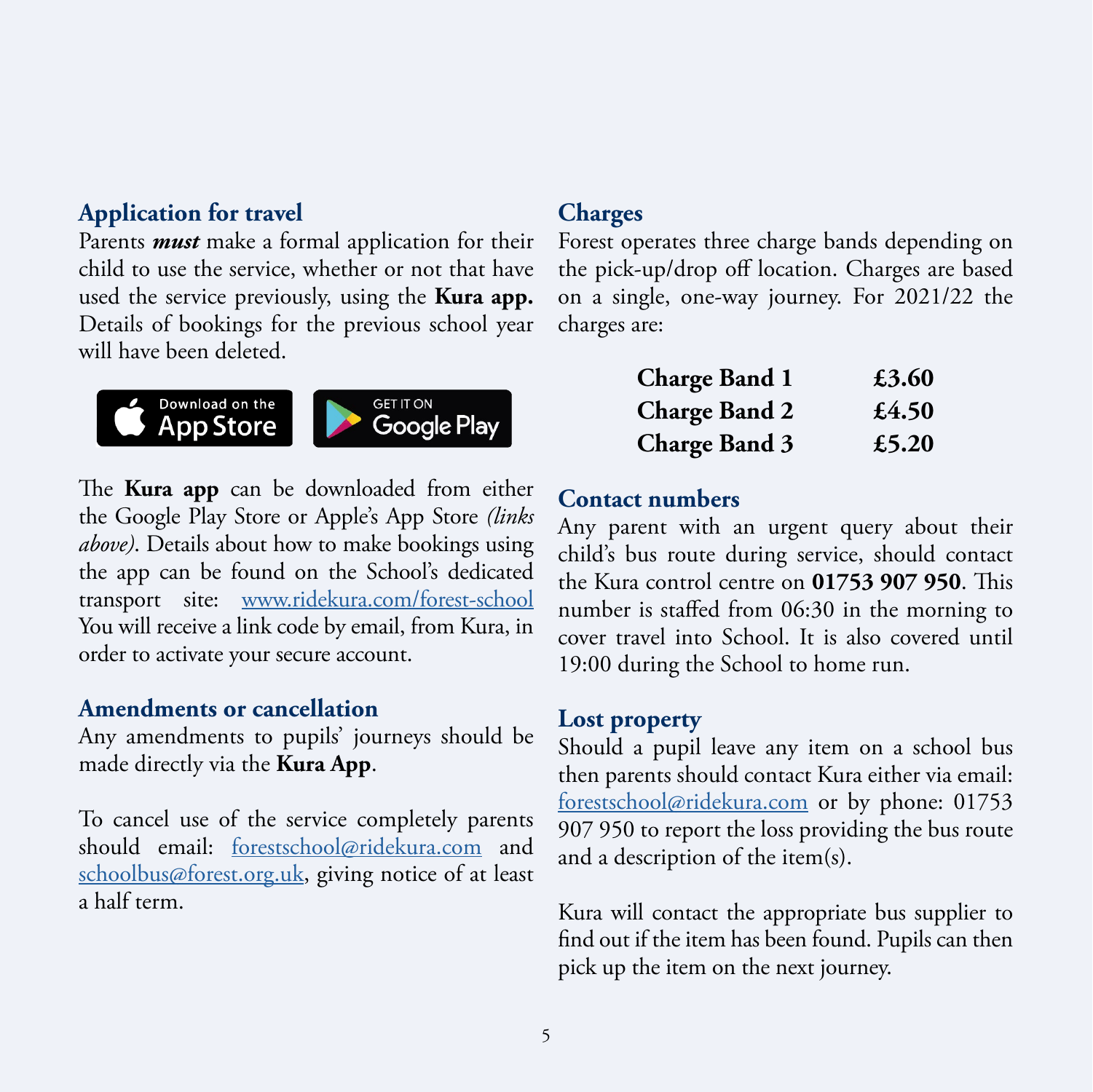#### **Pick up by parents at home stops**

Younger children are often met by a parent/carer at the home stop drop-off. In such cases, should a parent not be at the stop when the bus arrives the bus will wait a few minutes and the driver will then contact Kura. The bus driver will continue to do the other drop-offs and bring the child back to School. Kura will inform the School; the School will then inform the parents. The parent will then need to collect the child from School.

#### *Ad hoc* **journeys**

Pupils not registered to use the school bus but wishing to make an *ad hoc* journey, for instance travelling to the home of a school friend who uses the bus, may do so if a space is available on the service. The parent must first register on the **Kura App** by calling the Kura team on 01753 907950.

After registering, the route can be viewed on the app and the pupil can then be booked on for the journey, using the app. The visiting pupil will be logged onto the bus by the driver when boarding. A charge will be payable for this journey and the parent of the pupil who is travelling on the *ad hoc* basis will be billed.

Registered bus users who wish to make an *ad hoc* booking for a journey they would not normally take (e.g. a one-off afternoon journey for a registered mornings-only user) may do so by making the booking via the **Kura app**. The app will only permit a booking if there is capacity on the service. A charge will be applied for this journey.

Records will be reviewed regularly by Kura and the School and where pupils are making journeys for which they have not been registered or paid, the Bursary will follow up with a request for payment and for clarification about future use patterns.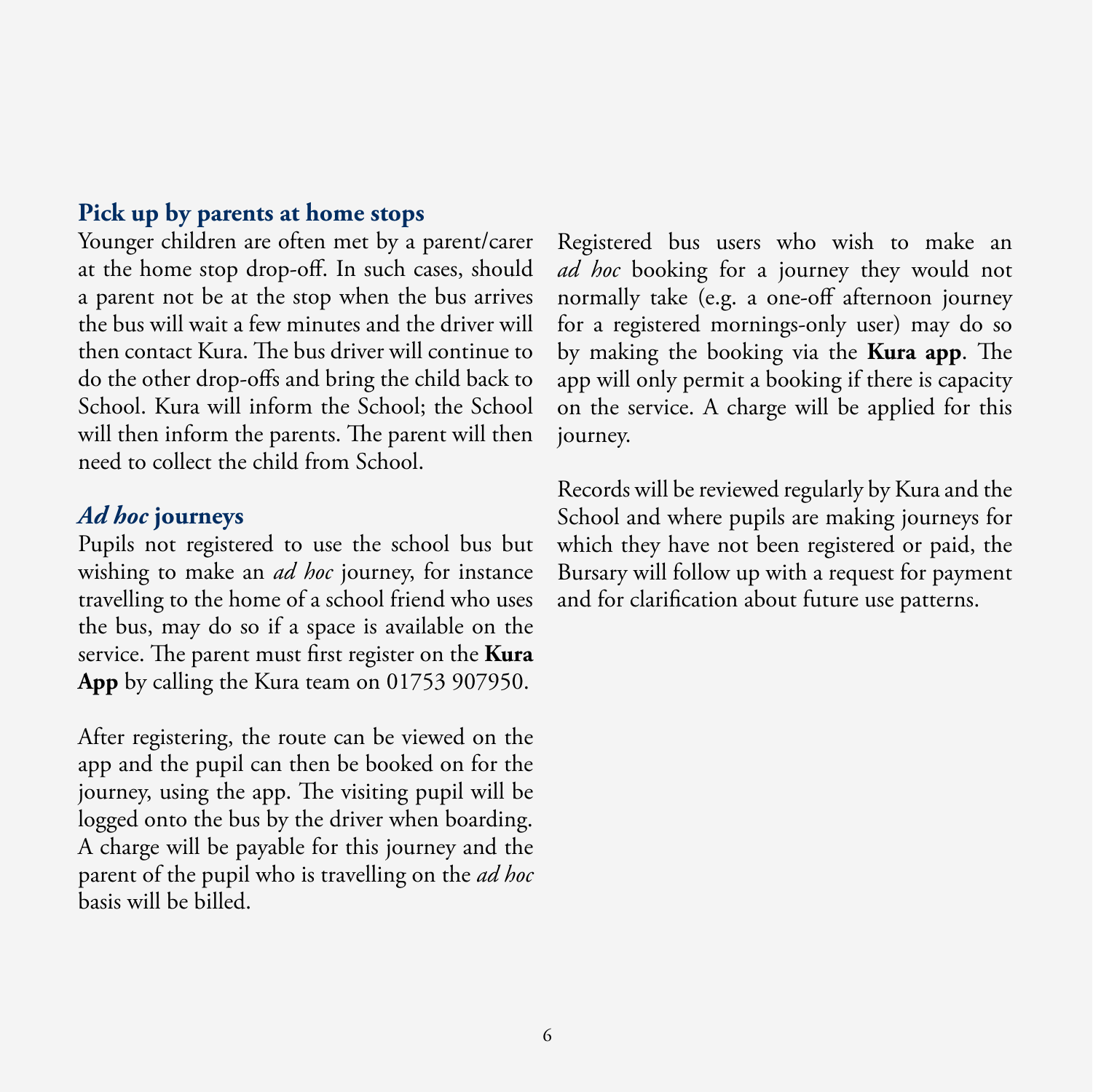# Terms and Conditions

- Parents must register/re-register pupils every year to use the bus service, using the Kura App
- Parents wishing to withdraw children from the service must provide a half term's notice, by email to [forestschool@ridekura.com](mailto:forestschool%40ridekura.com?subject=Cancellation%20of%20Forest%20School%20Bus%20Service) and [schoolbus@forest.org.uk](mailto:schoolbus%40forest.org.uk?subject=Cancellation%20of%20School%20Bus%20Service), or forfeit the half term's charges in lieu
- Any changes to a child's use of the School Bus Service (eg frequency, route, home pick-up stop) must be made by via the Kura App
- Parents are asked to ensure their child travels on the route for which they are registered only
- Parents are asked to ensure their child carries a valid pass when travelling
- Parents are asked to ensure their child is at the pick-up bus stop in the mornings at least five minutes before the published pick-up time. Buses will wait until the scheduled time of departure only
- The School reserves the right to make route alterations after publication but will provide notice of any such action
- Parents are asked to remind children they remain governed by the School Rules and the School's Behaviour Policy at all times while travelling on the school buses
- Parents are asked to remind children they must abide by the Pupil Code of Conduct set by the School. This relates specifically to school bus travel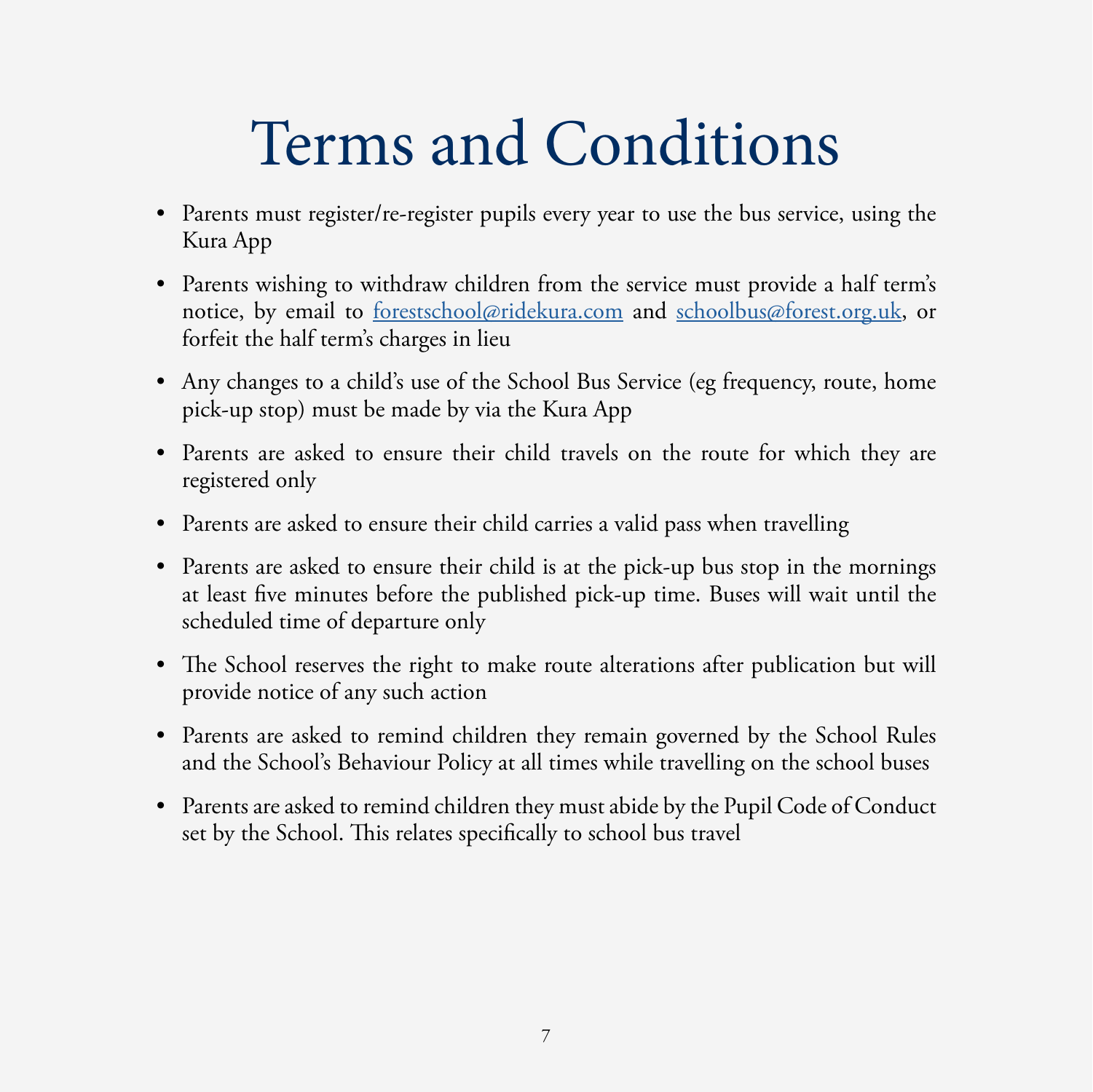# Pupil Code of Conduct

### **Pupils must:**

- Be ready to board at the allotted time. If late, the bus will be unable to wait
- Travel on their designated bus only
- Carry their pass at all times and produce it when asked by a driver or member of staff
- Be polite and respectful to the driver and all other passengers at all times
- Follow any instruction from the driver without question – it is for their safety and the safety of others
- Stay in their seats with seat belts fastened
- Look after their belongings and keep them in a safe place
- Take litter off the bus
- If they see someone behave badly on the bus, inform the school or their parents. The driver's role is to drive the bus safely and not to be responsible for dealing with any poor behaviour unless it affects safety
- Make sure any necessary medication is taken before leaving home or school

#### **Pupils must not:**

- Shout, use bad language or make signs out of the window
- Start arguments or engage in verbal bullying
- Engage in fighting or 'play fighting'
- Distract the driver except in an emergency
- Eat or drink on the bus
- Take part in any other anti-social behaviour
- Leave any items on the bus
- Ask to be dropped off anywhere other than their agreed stop

### **COVID-19**

The School is reviewing constantly Government guidelines associated with all aspects of return to schools in September, including the use of school buses. This will be monitored throughout the summer and any changes or adjustments to the use of the bus service will be communicated to parents/pupils accordingly.